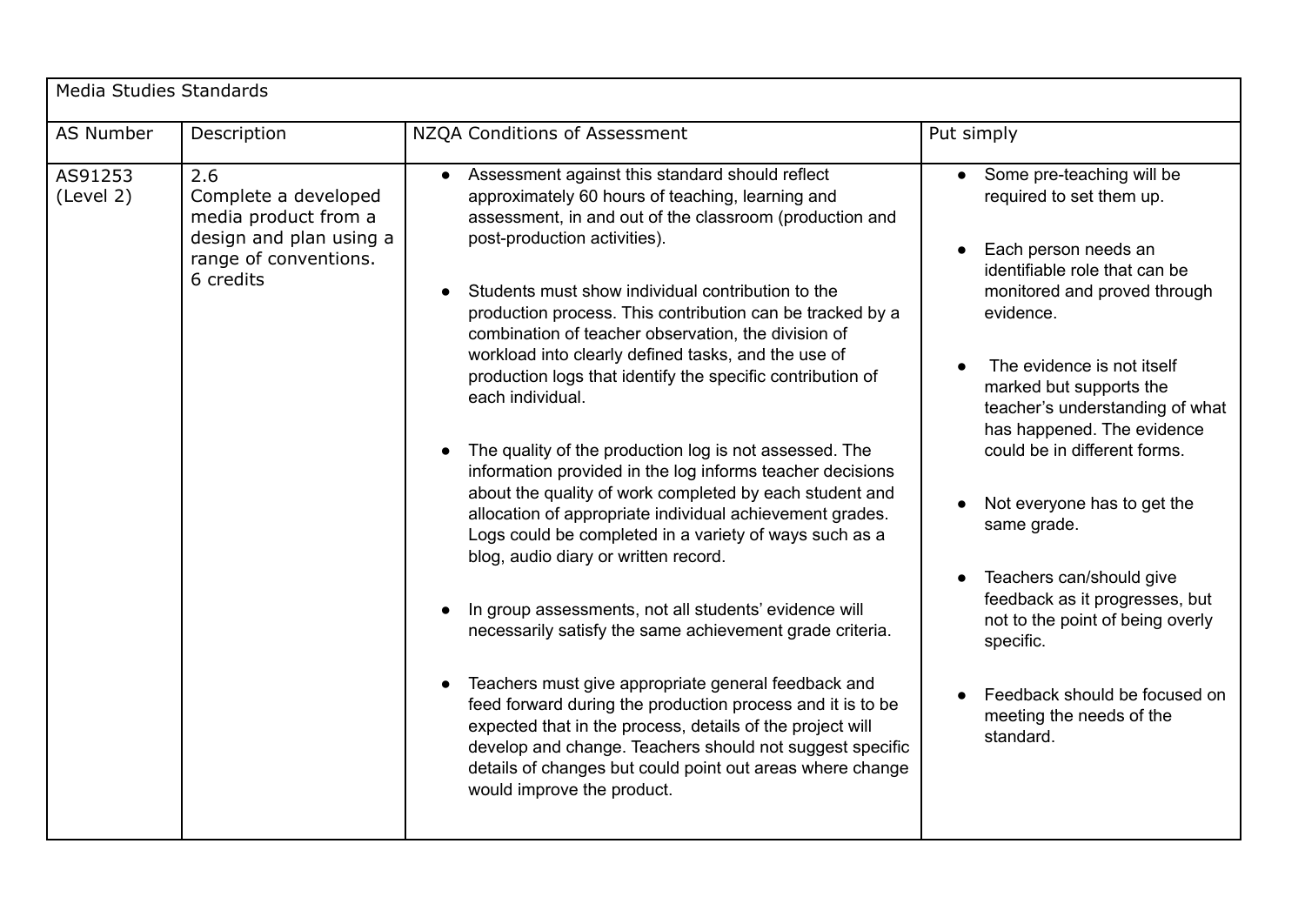|                      |                                                                                        | The purpose of the feedback/feed forward is to avoid<br>$\bullet$<br>students expending time and energy developing a product<br>that will not meet the requirements of the standard.<br>It is recommended that group size not exceed three<br>students.                                                                                                                                                                                                                                                                                                                                                                                                                                                                                                                                                                                                                                                                                                                                                                                                      | Three people can get the<br>credits. More can appear in the<br>film, but the production side<br>should be limited to three                                                                                                                                                                                                                                                                                                                                                                                                                   |
|----------------------|----------------------------------------------------------------------------------------|--------------------------------------------------------------------------------------------------------------------------------------------------------------------------------------------------------------------------------------------------------------------------------------------------------------------------------------------------------------------------------------------------------------------------------------------------------------------------------------------------------------------------------------------------------------------------------------------------------------------------------------------------------------------------------------------------------------------------------------------------------------------------------------------------------------------------------------------------------------------------------------------------------------------------------------------------------------------------------------------------------------------------------------------------------------|----------------------------------------------------------------------------------------------------------------------------------------------------------------------------------------------------------------------------------------------------------------------------------------------------------------------------------------------------------------------------------------------------------------------------------------------------------------------------------------------------------------------------------------------|
| AS91495<br>(Level 3) | 3.6<br>Produce a media<br>product to meet the<br>requirements of a brief.<br>6 credits | Assessment should reflect approximately 60 hours of<br>teaching, learning and assessment, in and out of the<br>classroom.<br>Students must show individual contribution to the<br>production process. This contribution can be tracked by a<br>combination of teacher observation, the division of<br>workload into clearly defined tasks, and the use of<br>production and editing logs that identify the specific<br>contribution of each individual.<br>The requirements of the brief must give the students the<br>opportunity to produce a design for a media product which<br>meets the complexity of the requirements of curriculum<br>Level 8 (see EN 3 of the standard for guidance on media<br>products).<br>The quality of the log is not assessed. The information<br>provided in the log informs teacher decisions about the<br>quality of work completed by each student and the<br>allocation of appropriate individual achievement grades.<br>Logs could be completed in a variety of ways such as a<br>blog, audio diary or written record. | Some pre-teaching will be<br>required to set them up.<br>Each person needs an<br>identifiable role that can be<br>monitored and proved through<br>evidence.<br>A brief must be given to ensure<br>that the film is<br>complex/sophisticated enough<br>to achieve well.<br>The evidence is not itself<br>marked but supports the<br>teacher's understanding of what<br>has happened. The evidence<br>could be in different forms.<br>Not everyone has to get the<br>same grade.<br>Teachers can/should give<br>feedback as it progresses, but |